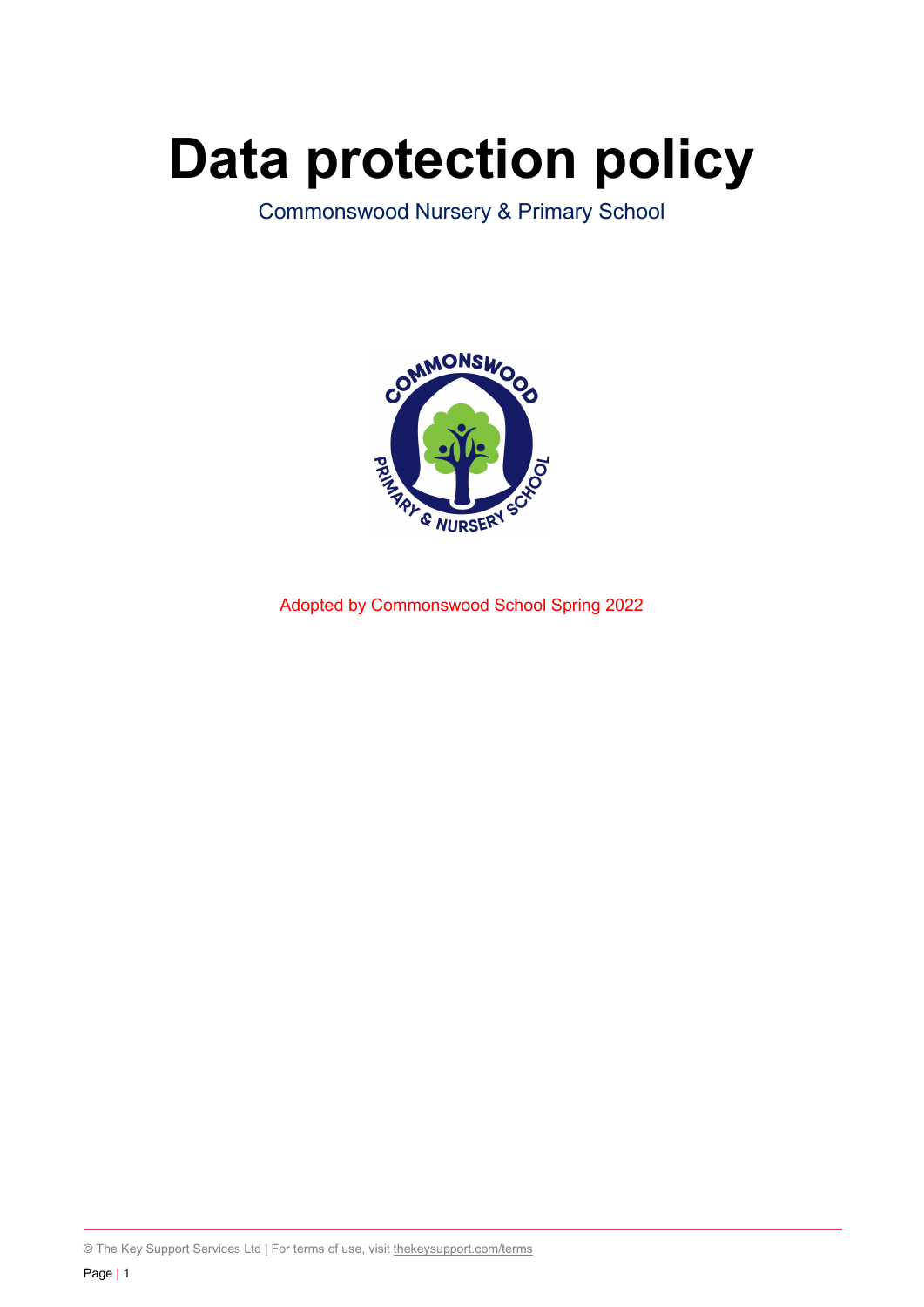# **Contents**

## 1. Aims

Our school aims to ensure that all personal data collected about staff, pupils, parents, governors, visitors and other individuals is collected, stored and processed in accordance with the General Data Protection Regulation (EU) 2016/679 (GDPR) and the Data Protection Act 2018 (DPA 2018).

This policy applies to all personal data, regardless of whether it is in paper or electronic format.

# 2. Legislation and guidance

This policy meets the requirements of the GDPR and the DPA 2018. It is based on guidance published by the Information Commissioner's Office (ICO) on the GDPR.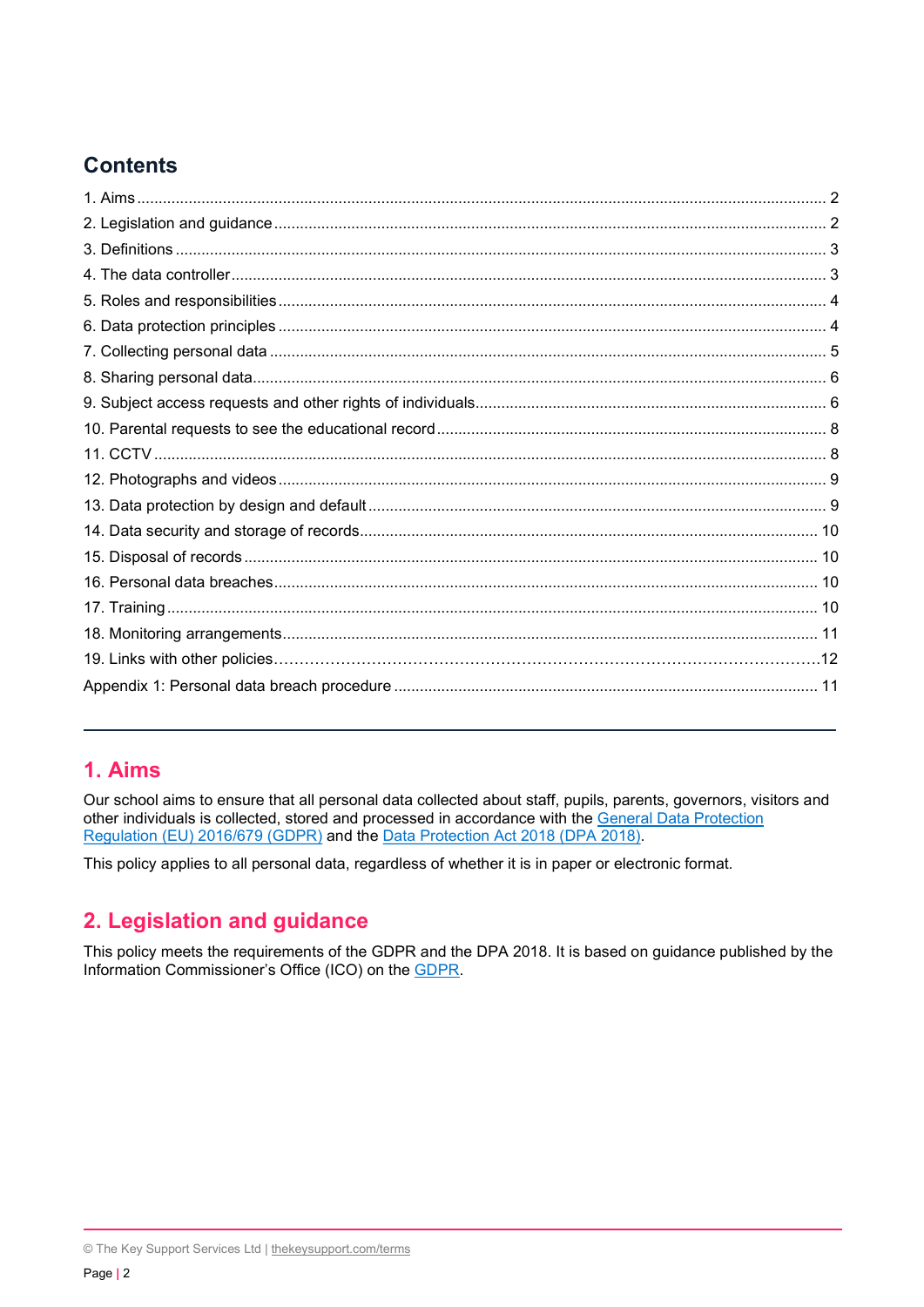# 3. Definitions

| <b>TERM</b>                         | <b>DEFINITION</b>                                                                                                                                                                                                             |
|-------------------------------------|-------------------------------------------------------------------------------------------------------------------------------------------------------------------------------------------------------------------------------|
| Personal data                       | Any information relating to an identified, or identifiable, living<br>individual.<br>This may include the individual's:<br>> Name (including initials)<br>> Identification number<br>> Location data                          |
|                                     | > Online identifier, such as a username                                                                                                                                                                                       |
|                                     | It may also include factors specific to the individual's physical,<br>physiological, genetic, mental, economic, cultural or social<br>identity.                                                                               |
| Special categories of personal data | Personal data which is more sensitive and so needs more<br>protection, including information about an individual's:<br>> Racial or ethnic origin                                                                              |
|                                     | > Political opinions                                                                                                                                                                                                          |
|                                     | > Religious or philosophical beliefs                                                                                                                                                                                          |
|                                     | > Trade union membership                                                                                                                                                                                                      |
|                                     | $\sum$ Genetics                                                                                                                                                                                                               |
|                                     | > Biometrics (such as fingerprints, retina and iris patterns),<br>where used for identification purposes                                                                                                                      |
|                                     | $\geq$ Health – physical or mental                                                                                                                                                                                            |
|                                     | Sex life or sexual orientation                                                                                                                                                                                                |
| <b>Processing</b>                   | Anything done to personal data, such as collecting, recording,<br>organising, structuring, storing, adapting, altering, retrieving,<br>using, disseminating, erasing or destroying.<br>Processing can be automated or manual. |
| Data subject                        | The identified or identifiable individual whose personal data is<br>held or processed.                                                                                                                                        |
| Data controller                     | A person or organisation that determines the purposes and the<br>means of processing of personal data.                                                                                                                        |
| Data processor                      | A person or other body, other than an employee of the data<br>controller, who processes personal data on behalf of the data<br>controller.                                                                                    |
| Personal data breach                | A breach of security leading to the accidental or unlawful<br>destruction, loss, alteration, unauthorised disclosure of, or<br>access to, personal data.                                                                      |

## 4. The data controller

Our school processes personal data relating to parents, pupils, staff, governors, visitors and others, and therefore is a data controller.

The school has paid its data protection fee to the ICO, as legally required.

<sup>©</sup> The Key Support Services Ltd | thekeysupport.com/terms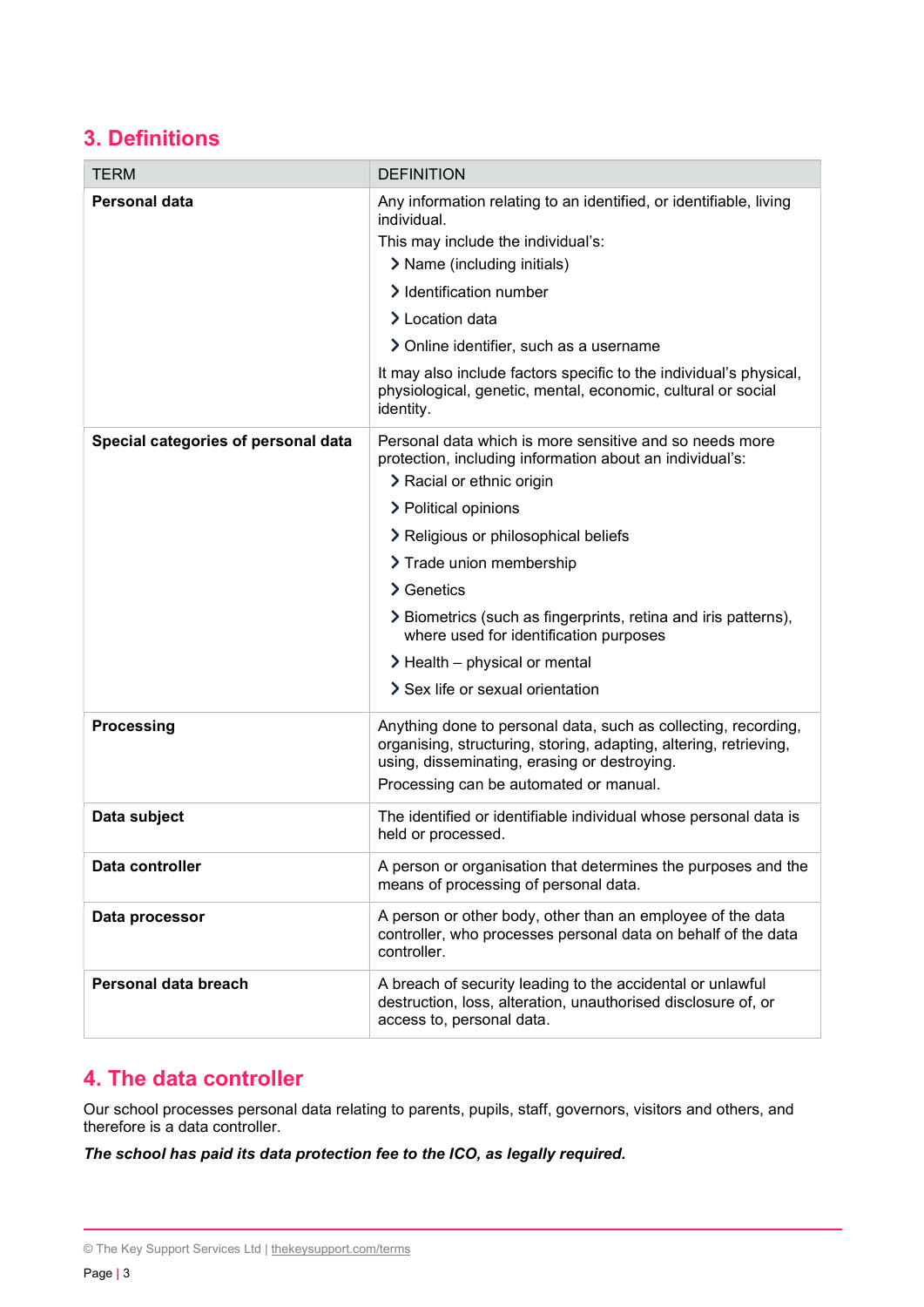# 5. Roles and responsibilities

This policy applies to all staff employed by our school, and to external organisations or individuals working on our behalf. Staff who do not comply with this policy may face disciplinary action [please refer to the Staff Disciplinary Policy for further details].

## 5.1 Governing board

The governing board has overall responsibility for ensuring that our school complies with all relevant data protection obligations.

## 5.2 Data protection officer

The data protection officer (DPO) is responsible for overseeing the implementation of this policy, monitoring our compliance with data protection law, and developing related policies and guidelines where applicable.

They will provide a termly report of their activities directly to the governing board and, where relevant, report to the board their advice and recommendations on school data protection issues.

The DPO is also the first point of contact for individuals whose data the school processes, and for the ICO.

Full details of the DPO's responsibilities are set out in their job description.

#### Our DPO is Mrs Lucy Winston, Parent Governor and is contactable via admin@commonswood.herts.sch.uk

#### 5.3 Headteacher

The headteacher acts as the representative of the data controller on a day-to-day basis.

#### 5.4 All staff

Staff are responsible for:

- Collecting, storing and processing any personal data in accordance with this policy
- $\geq$  Informing the school of any changes to their personal data, such as a change of address

Contacting the DPO in the following circumstances:

- With any questions about the operation of this policy, data protection law, retaining personal data or keeping personal data secure
- If they have any concerns that this policy is not being followed
- If they are unsure whether or not they have a lawful basis to use personal data in a particular way
- If they need to rely on or capture consent, draft a privacy notice, deal with data protection rights invoked by an individual, or transfer personal data outside the European Economic Area
- If there has been a data breach
- Whenever they are engaging in a new activity that may affect the privacy rights of individuals
- If they need help with any contracts or sharing personal data with third parties

## 6. Data protection principles

The GDPR is based on data protection principles that our school must comply with.

The principles say that personal data must be:

- Processed lawfully, fairly and in a transparent manner
- Collected for specified, explicit and legitimate purposes
- Adequate, relevant and limited to what is necessary to fulfil the purposes for which it is processed

<sup>©</sup> The Key Support Services Ltd | thekeysupport.com/terms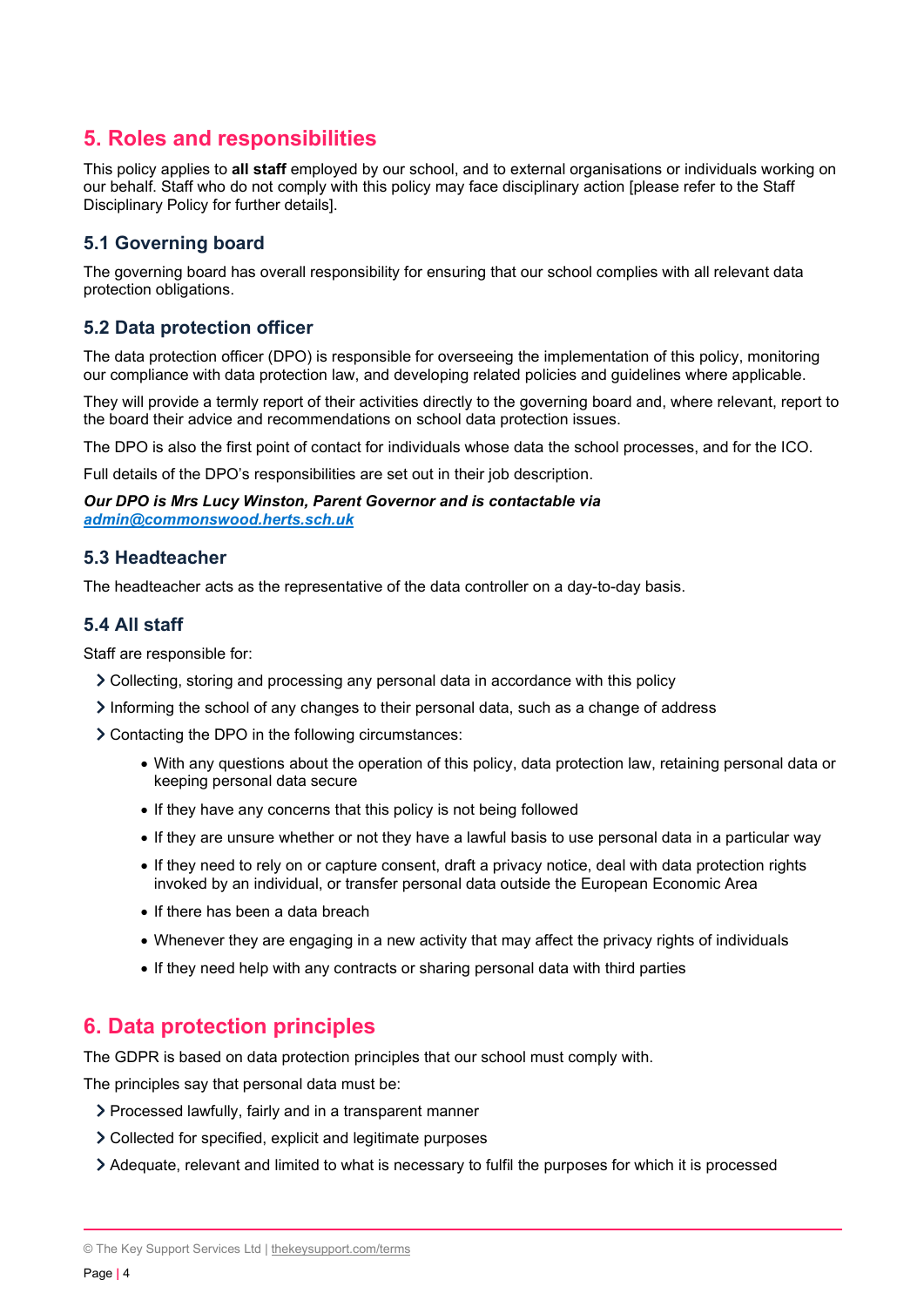- Accurate and, where necessary, kept up to date
- Xept for no longer than is necessary for the purposes for which it is processed
- Processed in a way that ensures it is appropriately secure

This policy sets out how the school aims to comply with these principles.

# 7. Collecting personal data

#### 7.1 Lawfulness, fairness and transparency

We will only process personal data where we have one of 6 'lawful bases' (legal reasons) to do so under data protection law:

- If the data needs to be processed so that the school can fulfil a contract with the individual, or the individual has asked the school to take specific steps before entering into a contract
- If The data needs to be processed so that the school can comply with a legal obligation
- The data needs to be processed to ensure the **vital interests** of the individual or another person i.e. to protect someone's life
- $\geq$  The data needs to be processed so that the school, as a public authority, can **perform a task in the** public interest or exercise its official authority
- > The data needs to be processed for the legitimate interests of the school (where the processing is not for any tasks the school performs as a public authority) or a third party, provided the individual's rights and freedoms are not overridden
- The individual (or their parent/carer when appropriate in the case of a pupil) has freely given clear consent

For special categories of personal data, we will also meet one of the special category conditions for processing under data protection law:

- > The individual (or their parent/carer when appropriate in the case of a pupil) has given explicit consent
- The data needs to be processed to perform or exercise obligations or rights in relation to **employment**, social security or social protection law
- If the data needs to be processed to ensure the **vital interests** of the individual or another person, where the individual is physically or legally incapable of giving consent
- > The data has already been made manifestly public by the individual
- $\geq$  The data needs to be processed for the establishment, exercise or defence of legal claims
- If the data needs to be processed for reasons of **substantial public interest** as defined in legislation
- The data needs to be processed for health or social care purposes, and the processing is done by, or under the direction of, a health or social work professional or by any other person obliged to confidentiality under law
- The data needs to be processed for **public health reasons**, and the processing is done by, or under the direction of, a health professional or by any other person obliged to confidentiality under law
- If the data needs to be processed for archiving purposes, scientific or historical research purposes, or statistical purposes, and the processing is in the public interest

For criminal offence data, we will meet both a lawful basis and a condition set out under data protection law. Conditions include:

- If The individual (or their parent/carer when appropriate in the case of a pupil) has given **consent**
- If the data needs to be processed to ensure the **vital interests** of the individual or another person, where the individual is physically or legally incapable of giving consent

<sup>©</sup> The Key Support Services Ltd | thekeysupport.com/terms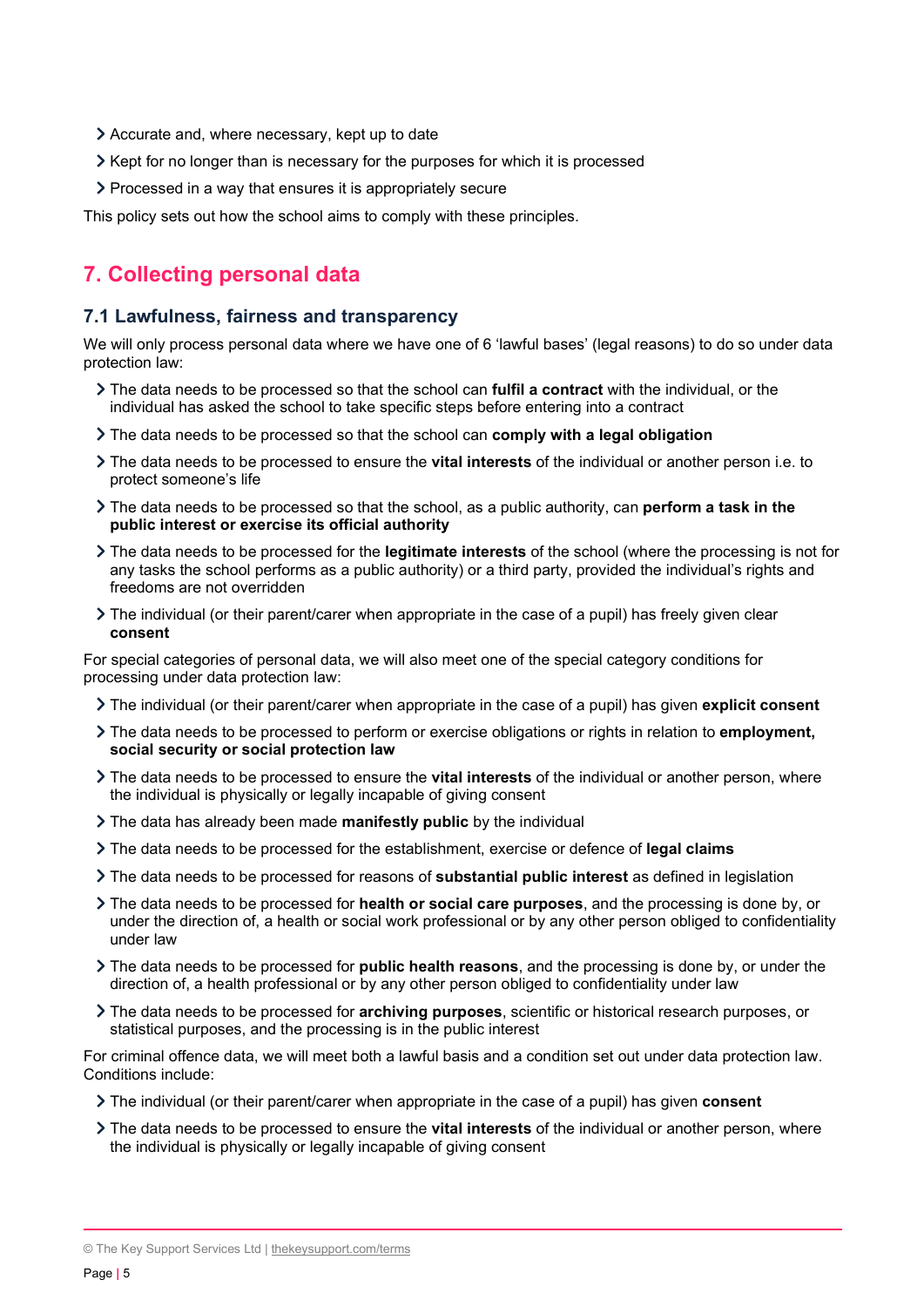- > The data has already been made manifestly public by the individual
- The data needs to be processed for or in connection with legal proceedings, to obtain legal advice, or for the establishment, exercise or defence of legal rights
- If the data needs to be processed for reasons of **substantial public interest** as defined in legislation

Whenever we first collect personal data directly from individuals, we will provide them with the relevant information required by data protection law.

We will always consider the fairness of our data processing. We will ensure we do not handle personal data in ways that individuals would not reasonably expect, or use personal data in ways which have unjustified adverse effects on them.

#### 7.2 Limitation, minimisation and accuracy

We will only collect personal data for specified, explicit and legitimate reasons. We will explain these reasons to the individuals when we first collect their data.

If we want to use personal data for reasons other than those given when we first obtained it, we will inform the individuals concerned before we do so, and seek consent where necessary.

Staff must only process personal data where it is necessary in order to do their jobs.

We will keep data accurate and, where necessary, up-to-date. Inaccurate data will be rectified or erased when appropriate.

In addition, when staff no longer need the personal data they hold, they must ensure it is deleted or anonymised. This will be done in accordance with the school's record retention schedule.

## 8. Sharing personal data

We will not normally share personal data with anyone else without consent, but there are certain circumstances where we may be required to do so. These include, but are not limited to, situations where:

- $\geq$  There is an issue with a pupil or parent/carer that puts the safety of our staff at risk
- $\triangleright$  We need to liaise with other agencies we will seek consent as necessary before doing this
- $\geq$  Our suppliers or contractors need data to enable us to provide services to our staff and pupils for example, IT companies. When doing this, we will:
	- Only appoint suppliers or contractors which can provide sufficient guarantees that they comply with data protection law
	- Establish a contract with the supplier or contractor to ensure the fair and lawful processing of any personal data we share
	- Only share data that the supplier or contractor needs to carry out their service

We will also share personal data with law enforcement and government bodies where we are legally required to do so.

We may also share personal data with emergency services and local authorities to help them to respond to an emergency situation that affects any of our pupils or staff.

Where we transfer personal data internationally, we will do so in accordance with data protection law.

## 9. Subject access requests and other rights of individuals

#### 9.1 Subject access requests

Individuals have a right to make a 'subject access request' to gain access to personal information that the school holds about them [for further details please see School Publications Scheme policy]. This includes: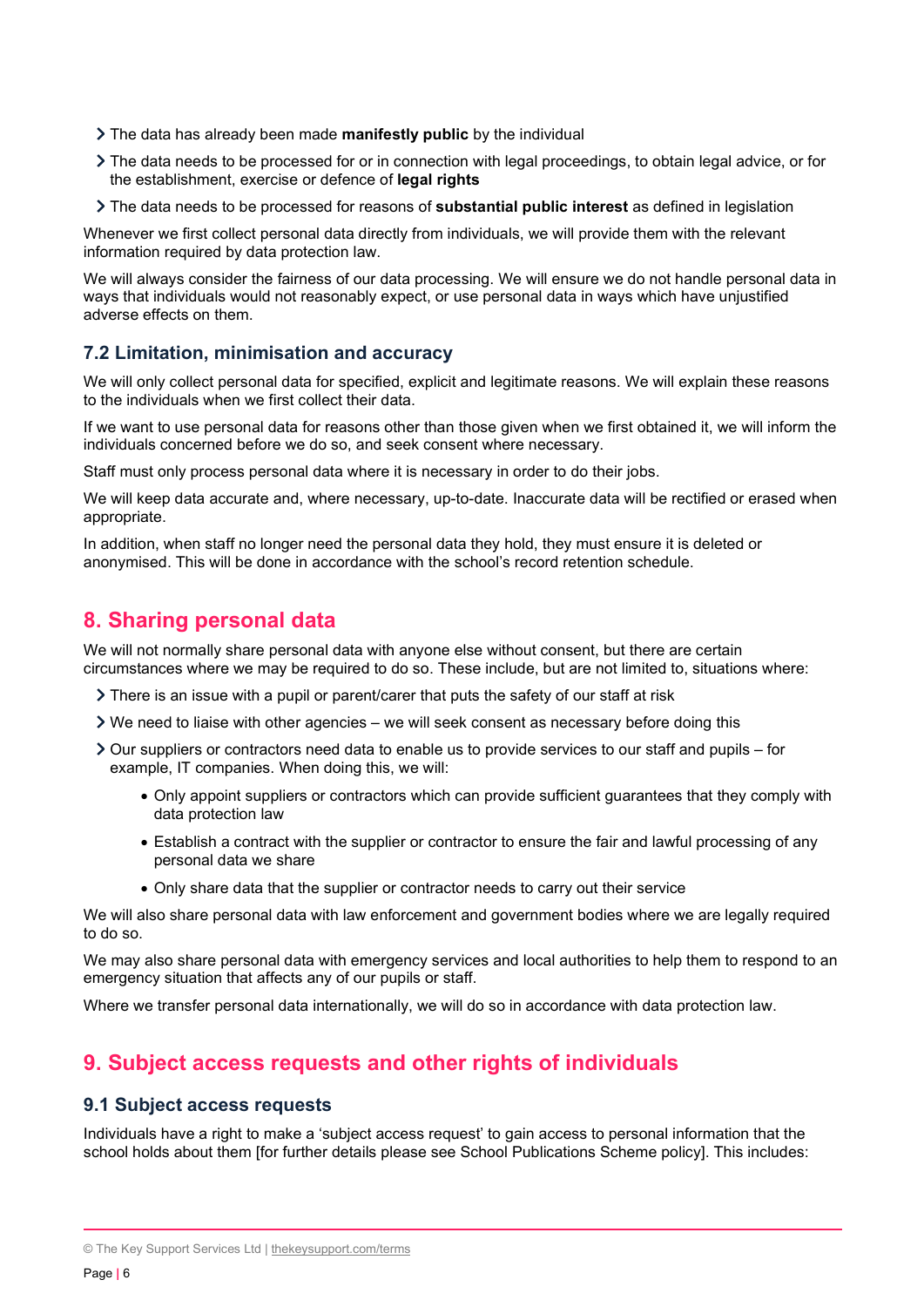- Confirmation that their personal data is being processed
- Access to a copy of the data
- $\geq$  The purposes of the data processing
- > The categories of personal data concerned
- Who the data has been, or will be, shared with
- How long the data will be stored for, or if this isn't possible, the criteria used to determine this period
- Where relevant, the existence of the right to request rectification, erasure or restriction, or to object to such processing
- The right to lodge a complaint with the ICO or another supervisory authority
- > The source of the data, if not the individual
- Whether any automated decision-making is being applied to their data, and what the significance and consequences of this might be for the individual
- The safeguards provided if the data is being transferred internationally

Subject access requests can be submitted in any form, but we may be able to respond to requests more quickly if they are made in writing and include:

- > Name of individual
- Correspondence address
- Contact number and email address
- Details of the information requested

If staff receive a subject access request in any form they must immediately forward it to the DPO.

#### 9.2 Children and subject access requests

Personal data about a child belongs to that child, and not the child's parents or carers. For a parent or carer to make a subject access request with respect to their child, the child must either be unable to understand their rights and the implications of a subject access request, or have given their consent [for further details please see School Publications Scheme policy].

Children below the age of 12 are generally not regarded to be mature enough to understand their rights and the implications of a subject access request. Therefore, most subject access requests from parents or carers of pupils at our school may be granted without the express permission of the pupil. This is not a rule and a pupil's ability to understand their rights will always be judged on a case-by-case basis.

## 9.3 Responding to subject access requests

When responding to requests, we:

- Will ask the individual to provide 2 forms of identification
- May contact the individual via phone to confirm the request was made
- Will respond without delay and within 1 working calendar month of receipt of the request (or receipt of the additional information needed to confirm identity, where relevant)
- May provide the information free of charge but numerous, excessive, or complex requests may incur an administration fee.
- $\geq$  May tell the individual we will comply within 3 calendar months of receipt of the request, where a request is complex or numerous. We will inform the individual of this within 1 calendar month, and explain why the extension is necessary

We may not disclose information for a variety of reasons, such as if it:

Might cause serious harm to the physical or mental health of the pupil or another individual

<sup>©</sup> The Key Support Services Ltd | thekeysupport.com/terms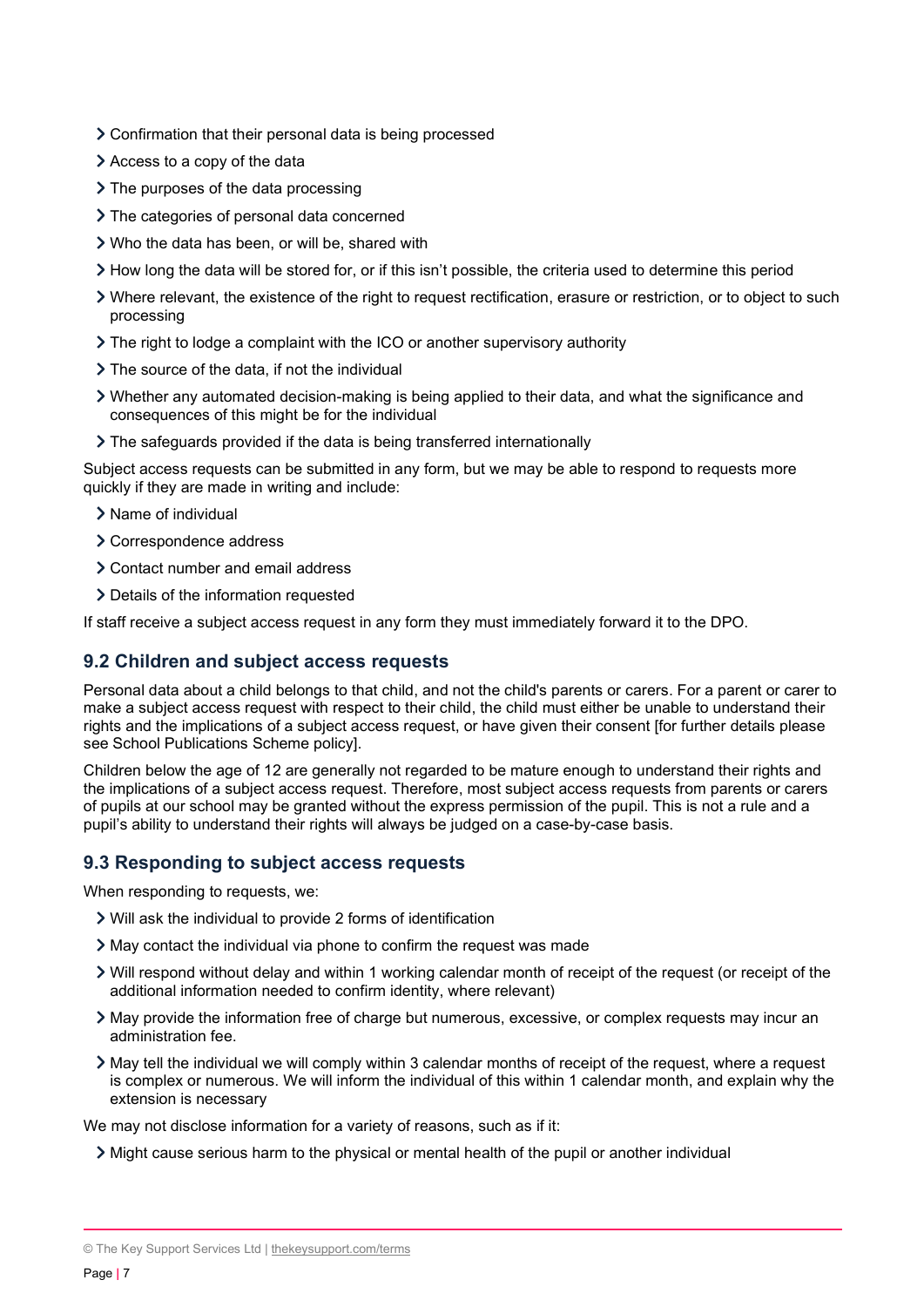- Would reveal that the child is being or has been abused, or is at risk of abuse, where the disclosure of that information would not be in the child's best interests
- Would include another person's personal data that we can't reasonably anonymise, and we don't have the other person's consent and it would be unreasonable to proceed without it
- $\ge$  Is part of certain sensitive documents, such as those related to crime, immigration, legal proceedings or legal professional privilege, management forecasts, negotiations, confidential references, or exam scripts

If the request is unfounded or excessive, we may refuse to act on it, or charge a reasonable fee to cover administrative costs. We will take into account whether the request is repetitive in nature when making this decision [for further details please see School Publications Scheme policy].

When we refuse a request, we will tell the individual why, and tell them they have the right to complain to the ICO or they can seek to enforce their subject access right through the courts.

#### 9.4 Other data protection rights of the individual

In addition to the right to make a subject access request (see above), and to receive information when we are collecting their data about how we use and process it (see section 7), individuals also have the right to:

- Withdraw their consent to processing at any time
- Ask us to rectify, erase or restrict processing of their personal data (in certain circumstances)
- > Prevent use of their personal data for direct marketing
- Object to processing which has been justified on the basis of public interest, official authority or legitimate interests
- Challenge decisions based solely on automated decision making or profiling (i.e. making decisions or evaluating certain things about an individual based on their personal data with no human involvement)
- > Be notified of a data breach (in certain circumstances)
- Make a complaint to the ICO
- Ask for their personal data to be transferred to a third party in a structured, commonly used and machinereadable format (in certain circumstances)

Individuals should submit any request to exercise these rights to the DPO. If staff receive such a request, they must immediately forward it to the DPO.

## 10. Parental requests to see the educational record

Parents, or those with parental responsibility, have a legal right to free access to their child's educational record (which includes most information about a pupil) and will be responded to within 15 school days and sent within 1 calendar month of receipt of a written request.

If the request is for a copy of the educational record, the school may charge a fee to cover the cost of supplying it.

This right applies as long as the pupil concerned is aged under 18.

There are certain circumstances in which this right can be denied, such as if releasing the information might cause serious harm to the physical or mental health of the pupil or another individual, or if it would mean releasing exam marks before they are officially announced.

## 11. CCTV

We use CCTV in various locations around the school site to ensure it remains safe. We will adhere to the ICO's code of practice for the use of CCTV.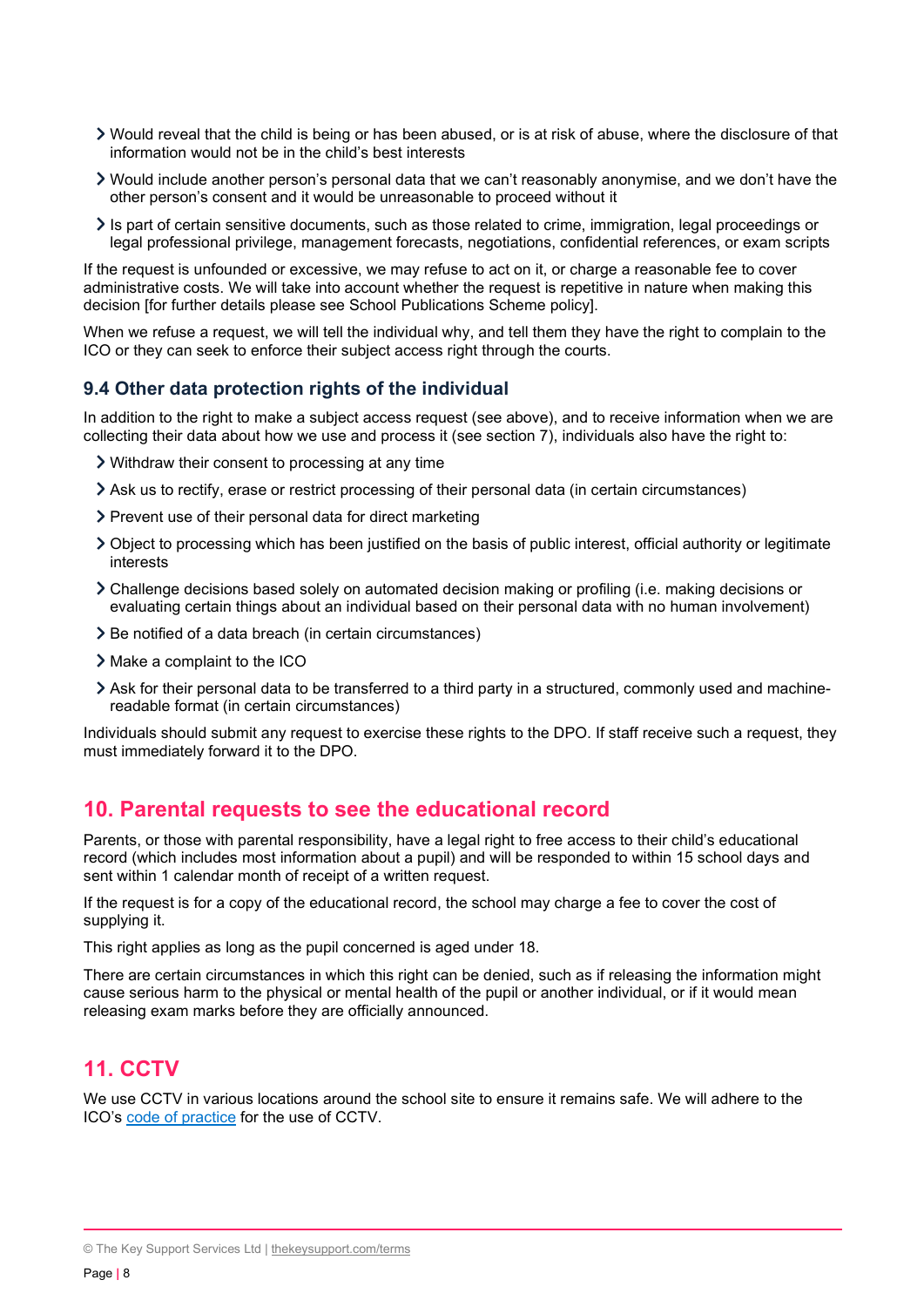We do not need to ask individuals' permission to use CCTV, but we make it clear where individuals are being recorded. Security cameras are clearly visible and accompanied by prominent signs explaining that CCTV is in use.

## 12. Photographs and videos

As part of our school activities, we may take photographs and record images of individuals within our school.

We will obtain written consent from parents/carers for photographs and videos to be taken of their child for communication, marketing and promotional materials. We will clearly explain how the photograph and/or video will be used to both the parent/carer and pupil.

Any photographs and videos taken by parents/carers at school events for their own personal use are not covered by data protection legislation. However, we will ask that photos or videos with other pupils are not shared publicly on social media for safeguarding reasons, unless all the relevant parents/carers have agreed to this.

Where the school takes photographs and videos, uses may include:

- Within school on notice boards and in school magazines, brochures, newsletters, etc.
- $\geq$  Outside of school by external agencies such as the school photographer, newspapers, campaigns
- Online on our school website or social media pages

Consent can be refused or withdrawn at any time. If consent is withdrawn, we will delete the photograph or video and not distribute it further.

When using photographs and videos in this way we will not accompany them with any other personal information about the child, to ensure they cannot be identified.

## 13. Data protection by design and default

We will put measures in place to show that we have integrated data protection into all of our data processing activities, including:

- Appointing a suitably qualified DPO, and ensuring they have the necessary resources to fulfil their duties and maintain their expert knowledge
- Only processing personal data that is necessary for each specific purpose of processing, and always in line with the data protection principles set out in relevant data protection law (see section 6)
- Completing data protection impact assessments where the school's processing of personal data presents a high risk to rights and freedoms of individuals, and when introducing new technologies (the DPO will advise on this process)
- Integrating data protection into internal documents including this policy, any related policies and privacy notices
- Regularly training members of staff on data protection law, this policy, any related policies and any other data protection matters. New staff will receive training on induction and all staff will receive regular updates and training from the headteacher.
- Regularly conducting reviews and audits to test our privacy measures and make sure we are compliant
- Appropriate safeguards being put in place if we transfer any personal data outside of the European Economic Area (EEA), where different data protection laws will apply
- Maintaining records of our processing activities, including:
	- For the benefit of data subjects, making available the name and contact details of our school and DPO and all information we are required to share about how we use and process their personal data (via our privacy notices)

<sup>©</sup> The Key Support Services Ltd | thekeysupport.com/terms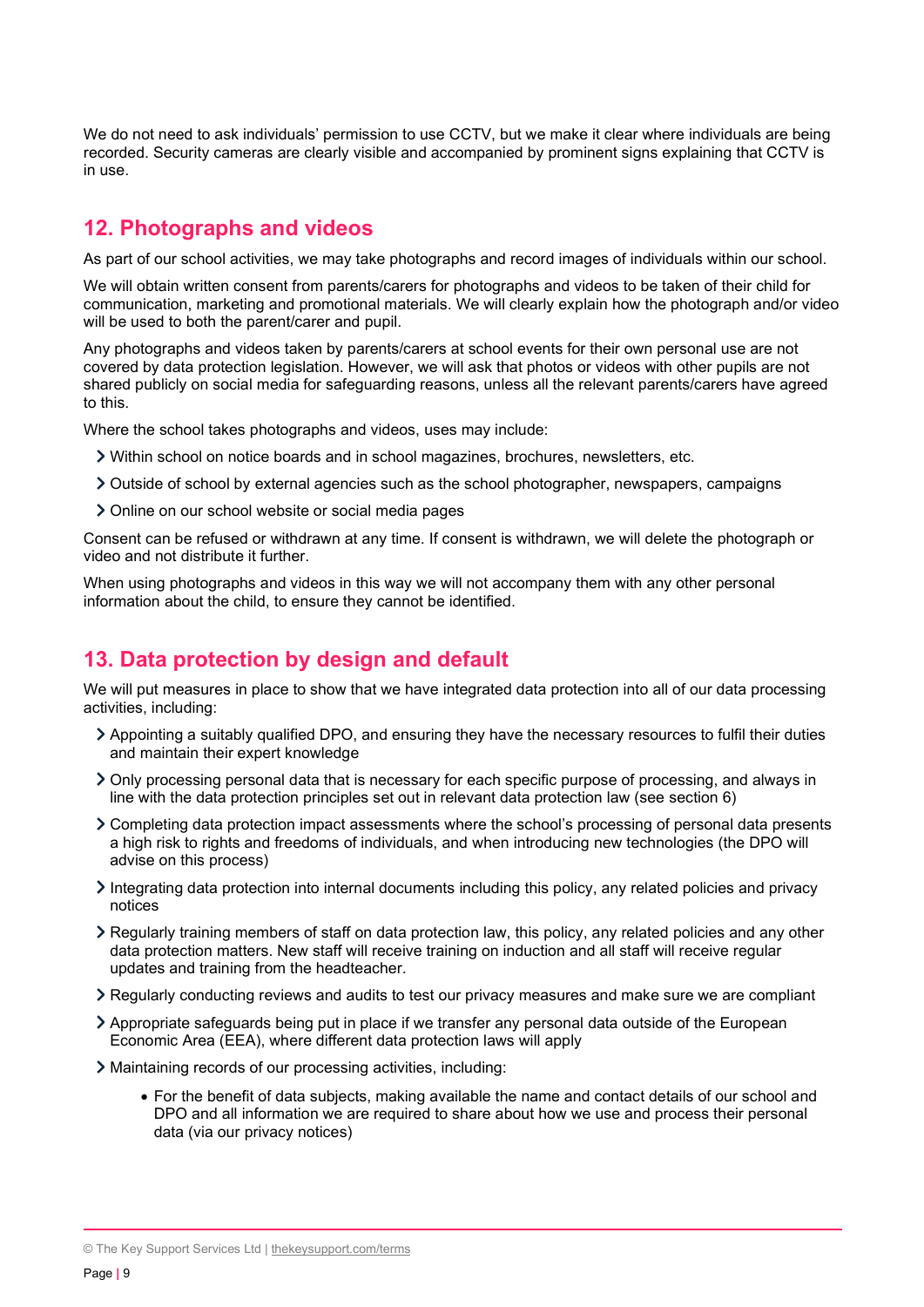For all personal data that we hold, maintaining an internal record of the type of data, type of data subject, how and why we are using the data, any third-party recipients, any transfers outside of the EEA and the safeguards for those, retention periods and how we are keeping the data secure

## 14. Data security and storage of records

We will protect personal data and keep it safe from unauthorised or unlawful access, alteration, processing or disclosure, and against accidental or unlawful loss, destruction or damage.

In particular:

- Paper-based records and portable electronic devices, such as laptops and hard drives that contain personal data, are kept under lock and key when not in use
- Papers containing confidential personal data must not be left on office and classroom desks, on staffroom tables, or left anywhere else where there is general access
- Where personal information needs to be taken off site, staff must sign it in and out from the school office
- Passwords that are at least 10 characters long containing letters and numbers are used to access school computers, laptops and other electronic devices. Staff and pupils are reminded that they should not reuse passwords from other sites
- Encryption software is used to protect all portable devices and removable media, such as laptops and USB devices
- Staff, pupils or governors who store personal information on their personal devices are expected to follow the same security procedures as for school-owned equipment (see our **Online safety policy).**
- Where we need to share personal data with a third party, we carry out due diligence and take reasonable steps to ensure it is stored securely and adequately protected (see section 8)

## 15. Disposal of records

Personal data that is no longer needed will be disposed of securely. Personal data that has become inaccurate or out of date will also be disposed of securely, where we cannot or do not need to rectify or update it.

For example, we will shred or incinerate paper-based records, and overwrite or delete electronic files. We may also use a third party to safely dispose of records on the school's behalf. If we do so, we will require the third party to provide sufficient guarantees that it complies with data protection law.

## 16. Personal data breaches

The school will make all reasonable endeavours to ensure that there are no personal data breaches.

In the unlikely event of a suspected data breach, we will follow the procedure set out in appendix 1.

When appropriate, we will report the data breach to the ICO within 72 hours after becoming aware of it. Such breaches in a school context may include, but are not limited to:

- A non-anonymised dataset being published on the school website which shows the exam results of pupils eligible for the pupil premium
- Safeguarding information being made available to an unauthorised person
- The theft of a school laptop containing non-encrypted personal data about pupils

## 17. Training

All staff and governors are provided with data protection training as part of their induction process.

<sup>©</sup> The Key Support Services Ltd | thekeysupport.com/terms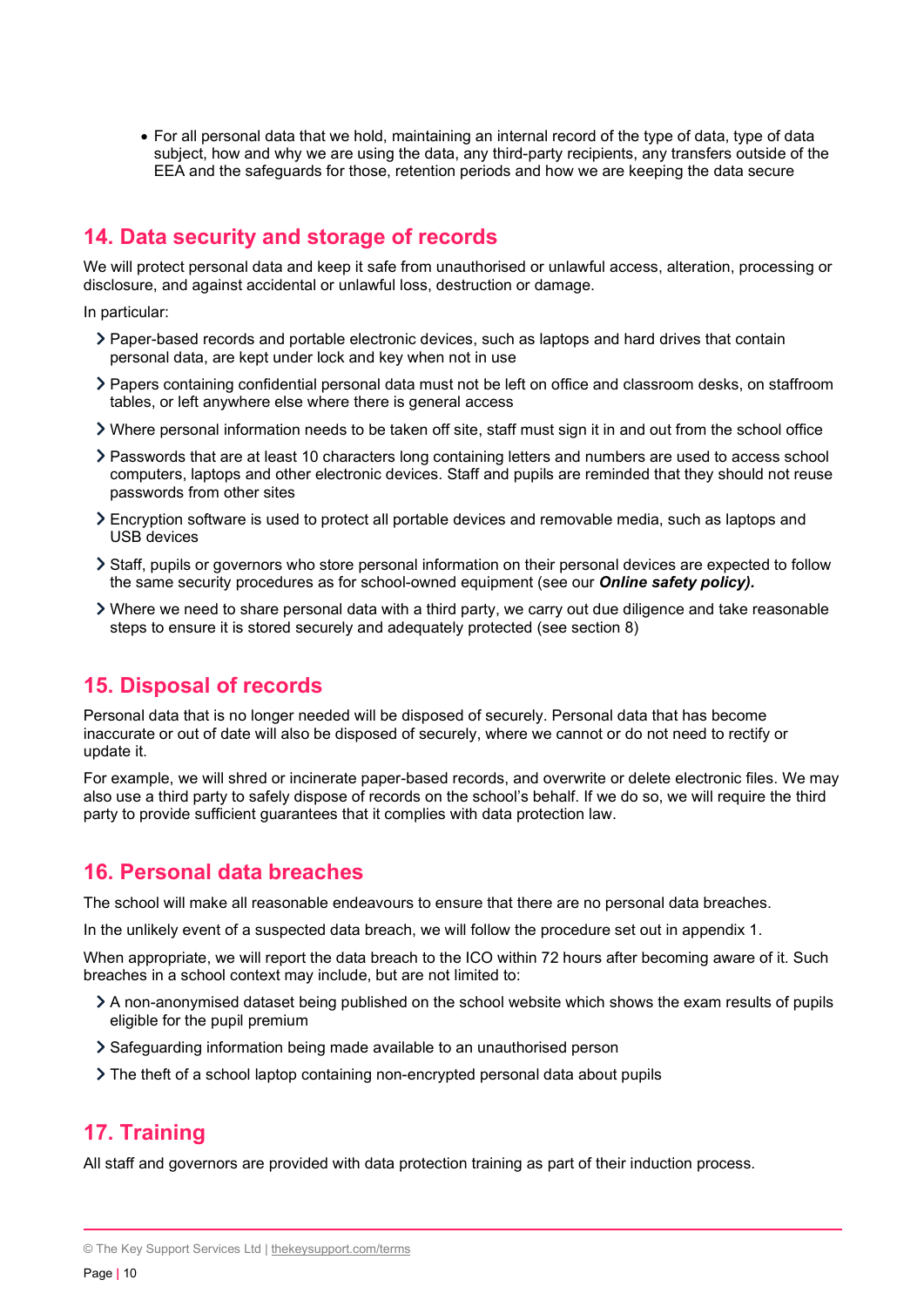Data protection will also form part of continuing professional development, where changes to legislation, guidance or the school's processes make it necessary.

## 18. Monitoring arrangements

The DPO is responsible for monitoring and reviewing this policy.

#### This policy will be reviewed every 2 years and shared with the full governing board.

Note: the 2-year review frequency here reflects the information in the Department for Education's advice on statutory policies.

## 20. Links with other policies

This data protection policy is linked to our:

- > School Publication Scheme Policy
- > Online Safety Policy
- > Child Protection Policy
- > Staff Discipline Policy

#### Appendix 1: Personal data breach procedure

This procedure is based on guidance on personal data breaches produced by the Information Commissioner's Office (ICO).

- > On finding or causing a breach, or potential breach, the staff member, governor or data processor must immediately notify the data protection officer (DPO) by emailing admin@commonswood.herts.sch.uk
- The DPO will investigate the report and determine whether a breach has occurred. To decide, the DPO will consider whether personal data has been accidentally or unlawfully:
	- Lost
	- Stolen
	- Destroyed
	- Altered
	- Disclosed or made available where it should not have been
	- Made available to unauthorised people
- $\geq$  Staff and governors will cooperate with the investigation (including allowing access to information and responding to questions). The investigation will not be treated as a disciplinary investigation
- If a breach has occurred or it is considered to be likely that is the case, the DPO will alert the headteacher and the chair of governors
- The DPO will make all reasonable efforts to contain and minimise the impact of the breach. Relevant staff members or data processors should help the DPO with this where necessary, and the DPO should take external advice when required (e.g. from IT providers). (See the actions relevant to specific data types at the end of this procedure)
- The DPO will assess the potential consequences, based on how serious they are, and how likely they are to happen before and after the implementation of steps to mitigate the consequences
- The DPO will work out whether the breach must be reported to the ICO and the individuals affected using the ICO's self-assessment tool or other such resources and advice as appropriate.

© The Key Support Services Ltd | thekeysupport.com/terms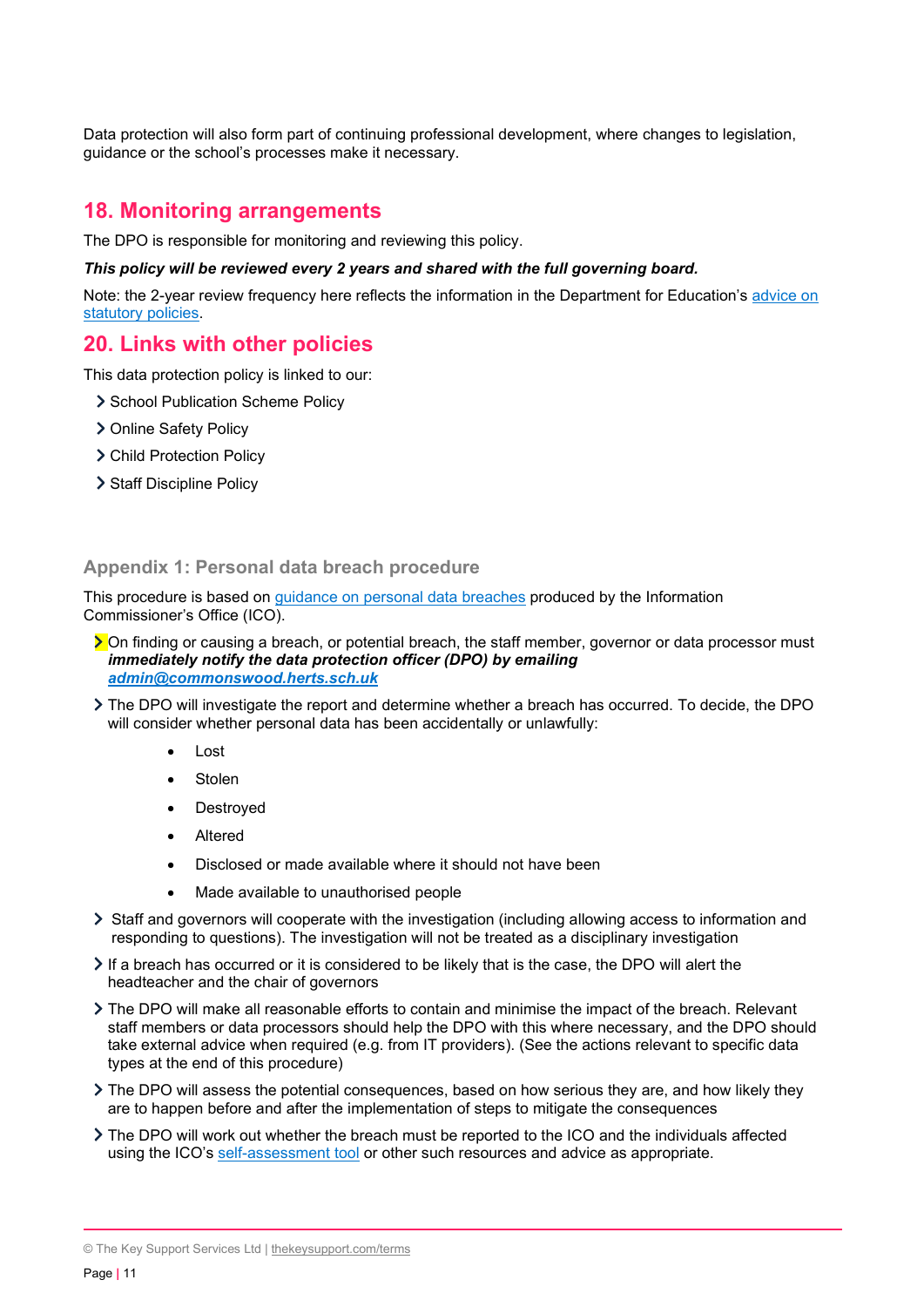- The DPO will document the decisions (either way), in case it is challenged at a later date by the ICO or an individual affected by the breach. Documented decisions are stored on the schools Staff drive in folder 30 GDPR.
- Where the ICO must be notified, the DPO will do this via the 'report a breach' page of the ICO website, or through its breach report line (0303 123 1113), within 72 hours of the school's awareness of the breach. As required, the DPO will set out:
	- A description of the nature of the personal data breach including, where possible:
		- o The categories and approximate number of individuals concerned
		- o The categories and approximate number of personal data records concerned
	- The name and contact details of the DPO
	- A description of the likely consequences of the personal data breach
	- A description of the measures that have been, or will be taken, to deal with the breach and mitigate any possible adverse effects on the individual(s) concerned
- $\geq$  If all the above details are not yet known, the DPO will report as much as they can within 72 hours of the school's awareness of the breach. The report will explain that there is a delay, the reasons why, and when the DPO expects to have further information. The DPO will submit the remaining information as soon as possible
- Where the school is required to communicate with individuals whose personal data has been breached, the DPO will tell them in writing. This notification will set out:
	- A description, in clear and plain language, of the nature of the personal data breach
	- The name and contact details of the DPO
	- A description of the likely consequences of the personal data breach
	- A description of the measures that have been, or will be, taken to deal with the data breach and mitigate any possible adverse effects on the individual(s) concerned
- The DPO will consider, in light of the investigation and any engagement with affected individuals, whether to notify any relevant third parties who can help mitigate the loss to individuals – for example, the police, insurers, banks or credit card companies
- The DPO will document each breach, irrespective of whether it is reported to the ICO. For each breach, this record will include the:
	- Facts and cause
	- **Effects**
	- Action taken to contain it and ensure it does not happen again (such as establishing more robust processes or providing further training for individuals)
- S Records of all breaches will be stored on the **Staff drive in folder 30 GDPR**
- The DPO and headteacher will meet to review what happened and how it can be stopped from happening again. This meeting will happen as soon as reasonably possible
- The DPO and headteacher will meet regularly to assess recorded data breaches and identify any trends or patterns requiring action by the school to reduce risks of future breaches

## Actions to minimise the impact of data breaches

We set out below the steps we might take to try and mitigate the impact of different types of data breach if they were to occur, focusing especially on breaches involving particularly risky or sensitive information. We will review the effectiveness of these actions and amend them as necessary after any data breach. The following list is an example list only and not exhaustive: -

<sup>©</sup> The Key Support Services Ltd | thekeysupport.com/terms